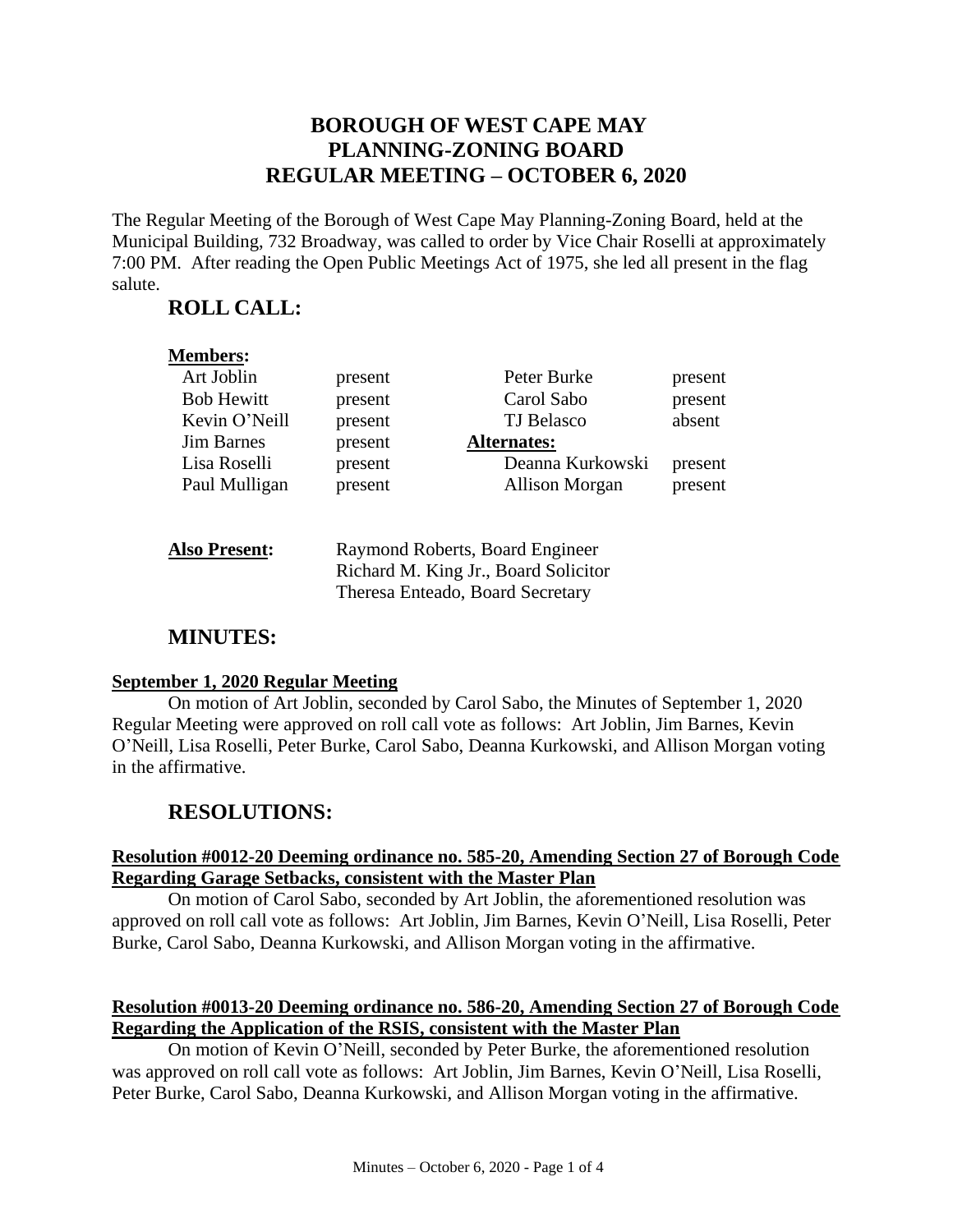#### **Resolution #0014-20 Granting Variance Relief – Bulk & FAR, for William & Carole McCray, 304 Atlantic Ave., Block 40, Lot 7**

On motion of Kevin O'Neill, seconded by Carol Sabo, the aforementioned resolution was approved on roll call vote as follows: Art Joblin, Jim Barnes, Kevin O'Neill, Lisa Roselli, Deanna Kurkowski, and Allison Morgan voting in the affirmative.

# **APPLICATIONS:**

#### **Application 004-20, Tomas O'Hara, 136 Eldredge Avenue, Block 7, Lots 20 & 21, New Application – Variance Relief – Hardship, Substantial Benefit, and Use**

Carol Sabo and Peter Burke are both recused because they are on the BOC. Eight voting board members remain and the applicant and applicant's attorney are agreeable to continue. Tom Hillegass, of Monzo Catanese Hillegass P.C., filling in for Ron Gelzunas, as attorney for the applicant. The applicant, Tom O'Hara, the architect, Pamela Fine, and the board engineer, Ray Roberts, were sworn in.

Mr. O'Hara testified that he bought the property for his daughter and son-in-law. He proposes to renovate and create an open front porch that will be more in character with the neighborhood and West Cape May in general. Mr. O'Hara also testified that the rear cottage is a one-bedroom dwelling that has existed as such prior to his purchase of the property, but for how long beforehand, he is not certain. The cottage is currently occupied and will not be changed or renovated in anyway.

At this point the Board wanted to know if this is a pre-existing non-conforming use, namely two principal uses on the same lot, that pre-dates the ordinance that prohibits such a use. The applicant believes the property has existed as a duplex for 40 or 50 years. Mr. Hillegass said the proposal will not exacerbate the use of the rear unit or the condition of the property as it exists today. Approved or not there will still be two units on the property.

Board Solicitor King explained the difference of applying the D-2 standard rather than the D-1. If the applicant cannot offer any testimony that the cottage is a pre-existing nonconformity, this application will be a request for a D-1, Use variance. Mr. King suggested continuing the hearing until the applicant can provide the testimony required.

Mr. Hillegass requested a break, and the record was paused at 7:21 pm and resumed at 7:33 pm. The applicant introduced Mr. Christopher McDuell, a builder with over 30 years' experience building custom homes and additions. It is his professional opinion that the timbers in the cottage are from the 1950's or 1960's. Mr. O'Hara additionally testified that the timbers in the cottage pre-date 1980, at least. He also said his direct neighbor Mr. McCoy, said the cottage was occupied prior to 1980.

Ms. Fine testified that a search on the website historicaerials.com, provided aerial snapshots of the property dating back to 1930. She said the photo from 1963 is the clearest and provides a clear picture of the cottage in the rear. She added that the original, or main dwelling,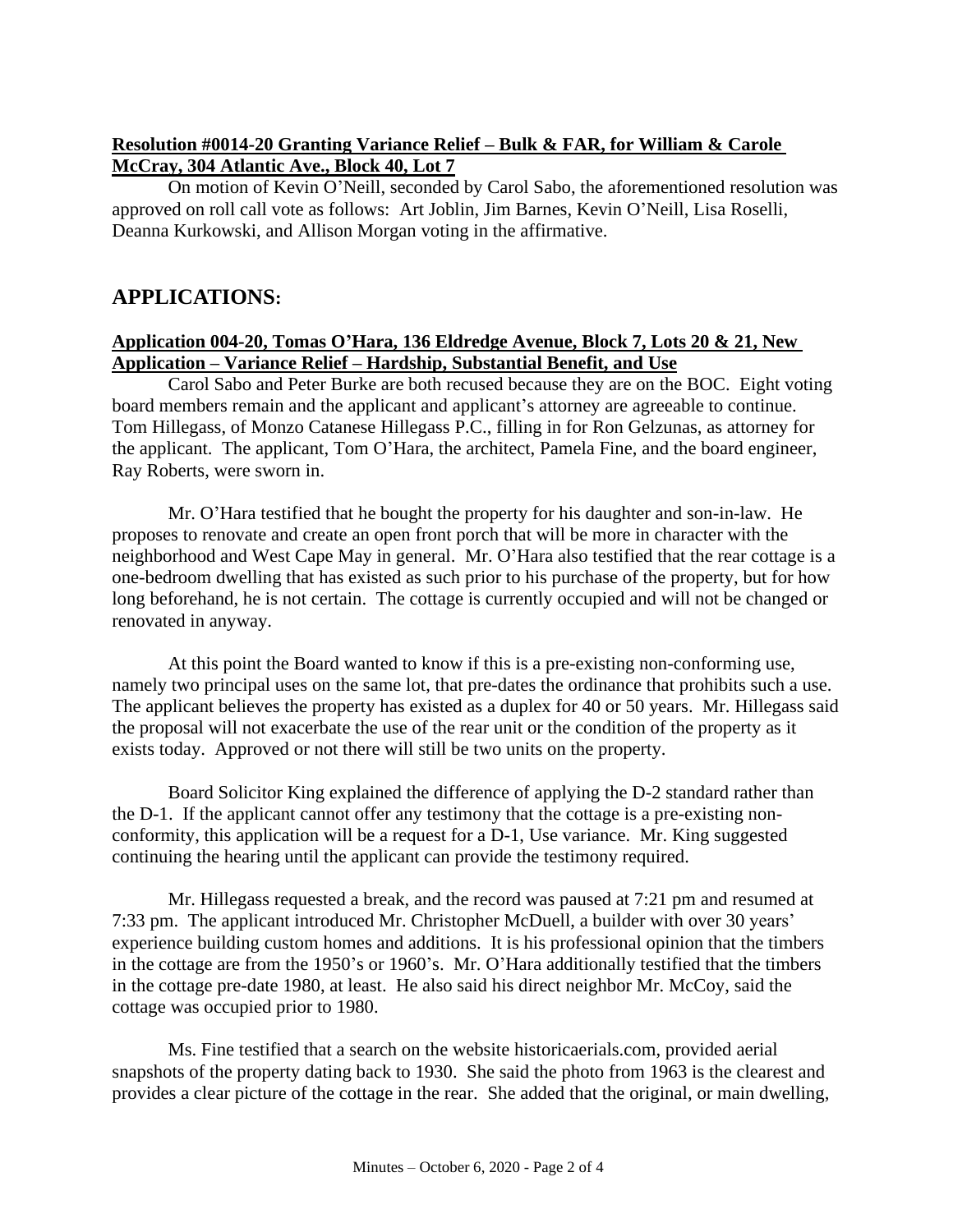was built in 1880.

Ms. Fine said the applicant has received approval by the HPC. The proposal is to move the main residence over to the left, making the side yard compliant, and to remove the existing sunroom and replace it with an open porch. This will be a footprint very similar to what existed. The same number of bedrooms will remain, just re-arranged, and the attic will be extended with dormers for aesthetics. The cottage in the rear will remain as is and the shed to the left of the main residence will remain as well. Ms. Fine discussed the floor plans in further detail.

Mr. Hillegass presented his variance criteria and argued that the improvements and aesthetic benefits out-weigh any possible detriments.

Board Member Hewitt asked if the cottage was grandfathered, he is concerned that it is on the back-property line. Ms. Fine said she feels the cottage dates back to the 1950's and she assumes it would be grandfathered. Mr. Hillegass said the aerial photographs prove that the cottage existed back to at least the 1950's which pre-dates the zoning ordinance. Mr. Hewitt wondered if it could have been a shed and not a cottage in the past.

Board Member Barnes asked about moving the home back. Ms. Fine explained the dotted lines on the plan and said in order to push it back far enough to comply it would be extremely close to the cottage and keeping the street scape in line with the other homes was more important.

Board Solicitor King suggested that Ms. Fine testify as to the distances for the cottage, and said there should be a structure chart schedule for that building as well.

Ms. Fine presented a survey by Dominic McGonigle dated August 5, 2019. This survey was marked as exhibit A-1. She then presented all dimensions for the cottage, the front dwelling, and the shed. Solicitor King asked if the shed was allowed in the side yard. Engineer Roberts said it is allowed.

Board Member Barnes asked about the age of the shed, the applicant said it is about 25 years old.

Board Member Roselli asked about the history of lot 20 since it is such a small narrow piece. It was speculated that it could have, at one time, been used as access or easement to a back property.

Board Member Barnes asked about the code for the distance between the house and the shed. Engineer Roberts answered that the distance between a principle dwelling and accessory is 6 feet.

Engineer Roberts said the variance for front yard setback, deals with the stairs that are considered part of the porch. Mr. Roberts said the final map should be adjusted for single family. He asked about parking spaces. The applicant testified that two parking spots are available. Mr. Roberts said there is no practical way to provide the 5 spaces required if this were new construction and the proposal will not change what already exists, the number of bedrooms